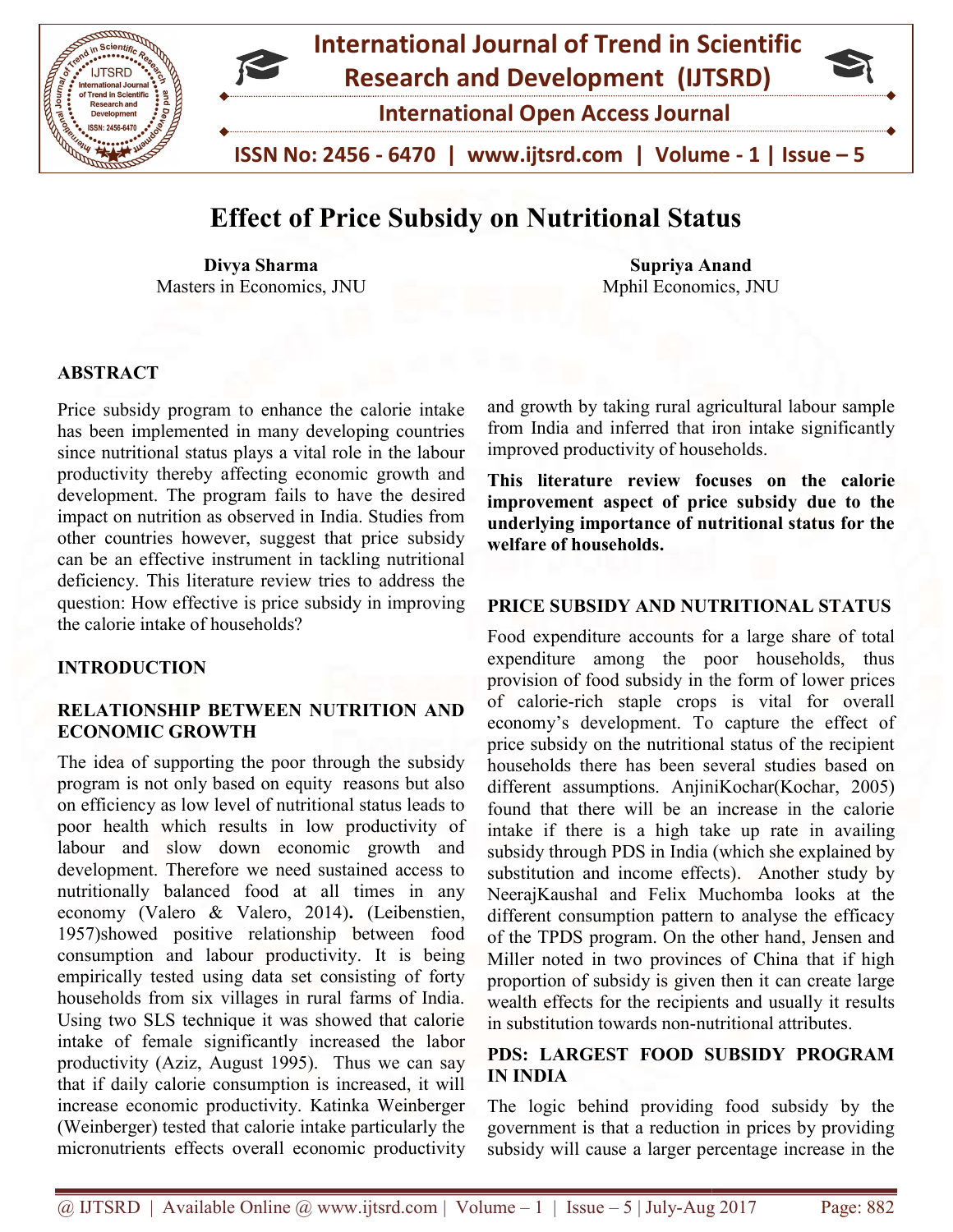real income of the poor households. In India PDS is the largest food subsidy program constituting 1% of GDP (Krishnamurthy, Pathania, & Tandon, 2014).Under this program there is distribution of wheat, rice, edible oils, kerosene, and sugar at subsidized prices to poor households. The program evolved in the 1950sto stabilize the high fluctuating prices due to a nationwide shortage of food during that time. The central government procures the food grains through the Food Corporation of India (FCI), which purchases the food grains from farmers at the fixed minimum support price (MSP). The government also determines a uniform central issue price (CIP), at which it sells food grains from the FCI to state governments for distribution through the PDS(Radhakrishna, 1991).State governments are allowed to add distribution costs and taxes to the issue price. Program suffered from few errors of exclusion of intended recipient and inclusion of ineligible households. Therefore, in 1997 Targeted PDS was introduced to tackle this problem.

#### EVALUATING THE EFFECT OF FOOD SUBSIDY ON CALORIE INTAKE

Price subsidy given to the households result in two opposite effects: substitution effect and the income effect. These effects are opposite in the sense that substitution effect results an increase in the consumption of the subsidized good while the income effect results in increase in the consumers' real income and thus with increased real income, consumption of both subsidised as well as nonsubsidised goods should increase .Thus the overall effect of subsidies depend upon the relative magnitudes of these opposite effects. If income effect outweighs the substitution effect then the nutritional status of the recipient household will deteriorate since that household may divert its consumption to luxury food with low in calorie compound and non-food commodities thus, reducing the overall nutritional status. Another study by Kochar (Kochar, 2005)shows different result based on different assumption. She showed that substitution between participation rates by households devoting time in collecting the PDS grain and forgoing the wages which is the opportunity cost of participation is one of the factors that will affect the calorie intake.

(Kochar, 2005)suggested a theoretical model based on the assumption that consumption decisions of any household does not affect the market prices irrespective of the fact that they are affected by

government procurement process. Thus, a change in prices due to government policy will not alter the effect of the PDS subsidy on household calorie consumption.

According to (Kochar, 2005) there is disutility due to the transaction cost which results in the low take up rates i.e households do not participate actively in this welfare program of the government. Transaction costs include the wage forgone by household members who devote their time in collecting PDS grains, walking time and the waiting time spent in queue at Fair Price Shops (Bunsha, 2002). If the households have valuation for leisure then the time spent on accession of food grains will be counted as transaction cost which will enter as a negative factor in the utility functions of household members. The intuition behind this is that reservation value of household member increases with food price subsidy, as they are forgoing the increased reservation wage for the PDS grains to avail the subsidy. Therefore, there is a negative effect on utility by reduction in leisure due to the wage effect even after controlling for total household consumption of food grains.

Therefore according to (Kochar, 2005)utility of a household will depend on food consumption (c) which includes the PDS grain also, purchase of PDS grain (qs) which will enter in utility function to highlight the transaction cost associated with accession of PDS grain and lastly utility will depend on set of other variables that determine the preferences. Other assumptions are: the PDS price (Ps) is less than the prevailing market price (Pm) and Qs<=Q, the maximum amount available from FPS.

Utility is maximized subject to the budget constraint:

 $C = I + (Pm - Ps)Qs = E$ , where E is the expenditure and there are some additional constrained as well

#### $Qs>=0$  &  $Qs<=Q$

First order condition of utility with respect to the food consumption (calorie intake) will give determinants for food consumption which will suffer from endogeneity problem as the total consumption of food depends negatively upon quantity of PDS grain purchased through its effect on leisure and the expenditure in turn depends on PDS grain qs. Hence the elasticity of food consumption with respect to PDS subsidy is different from expenditure elasticity.

Giving food subsidy will have both income effects and substitution effects. Income effects are well explained by the quantity purchased under PDS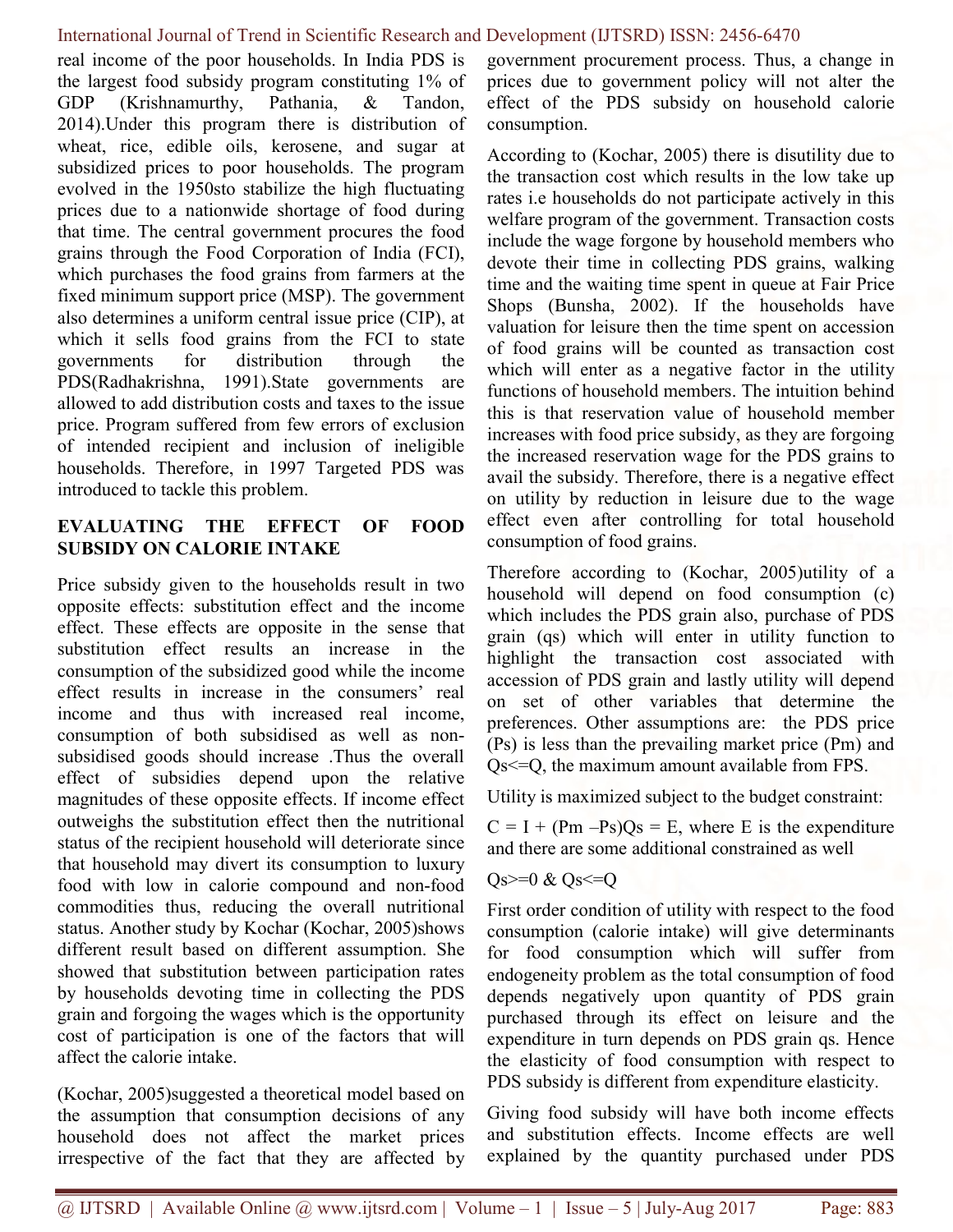entering the budget constraint which entails the income effect. Substitution effect is explained by the transaction cost aspect: if the subsidy has an impact on the reservation wages of people who collect PDS grains from FPS; the inherent strategic complementarity between consumption of food (calorie intake) and time spend on work would imply that calorie intake will increase with the increment in subsidy after controlling its effect on household expenditures. Thus the net effect on calorie intake will depend on the resultant effect of both of income and substitution effects. If the PDS subsidy constitutes a meagre part of household expenditure, then substitution effect will be less which imply that the elasticity of consumption with respect to subsidy will be less than elasticity of expenditure. Therefore, according to Kochar (Kochar, 2005), nutritional status (through calorie intake) will improve if substitution of reservation wages to high take up rates (high participation in program) will take place.

Despite the ambiguities in the result of the model suggested by Kochar there are myriad of instances in India where this welfare program has little effects on calorie intake which are well explained by empirical studies on states.

There are states in which transaction cost element dominates and due to both demand and supply side constraints there is decline in calorie intake, while at the same time due to favourable conditions and composition of food subsidy and staple there is increase in calorie intake after the food subsidy of which Kerala is a prime example.

Jensen and miller(jensen, april 2008) focuses on the wealth effects created by the price subsidies which is on different lines from what kochar, as discussed above, Jensen argues that in the low developing countries poor households spend a major proportion of their budget on staple foods such as wheat, rice and coarse grains to meet their nutritional requirements, usually they are considered as the cheapest source of nutrition in terms of its monetary value. Large wealth effects are created as mostly subsidy is given on these same foods.

As we know that these wealth or income effects leads to shift away from the subsidised good. Thus, consumers might respond to the price subsidy by switching away from these nutritious staples, which are typically strongly inferior goods, and toward "luxury" foods (such as meat) which offer varieties in taste , but as the calorie content is very low, it results in weakening the intended nutritional impact of the subsidies.

Validity of this wealth effect is observed in the field experiment conducted by Jensen and miller (jensen, april 2008) for a sample of urban poor in two provinces of China, even for the poorest households the price subsidy had at best no effect on calorie intake, and actually worsened calorie intake among the poor. The motivating hypothesis for this study is that consumers may substitute away from calorie-rich foods to foods with higher content of non-nutritional attributes (i.e luxury food and non-food commodities). The situation is even worsened when large subsidies are given as higher substitution take place from the staple good. Thus these shortcomings clearly highlight that price subsidies doesn't lead to increase in calorie intake .However, proponents of price subsidy argues that subsidy leads to utility gains to the households, they are easier to target and have higher political support.

There are two major interpretations for these results from Jensen and Miller study. Firstly consumers are utility maximizers since they perceived that the gains from increased taste is greater than the calories lost, thereby affecting their long-term health status. This arises if consumers heavily discount the future, so they are willing to sacrifice long term health in favour of their short-term utility gains. Secondly consumers are unaware that they are losing nutrients in substituting from the calorie-rich cheap staple good to expensive foods. This happens because consumers are not fully aware of the exact calorie content of rice (staple) and meat (expensive non staple), and their belief that seafood is calorie rich than rice clearly shows their lack of knowledge. Since consumers are losing in calories, nutritional information can play a vital role in making consumers aware to make better choices, and thereby improving the nutrition from subsidies.

(kaushal & Muchomba, 2013) Kaushal and Muchomba carry forward the points raised by Jensen and Miller, question the efficacy of food grains subsidy in improving the nutritional intake of the poor through a program targeting them namely, Targeted Public Distribution System (TPDS).

For the purpose of their study they have divided the sample into 2 groups: one, districts where the subsidized food (say, rice and wheat) is the staple food and another, districts where the unsubsidized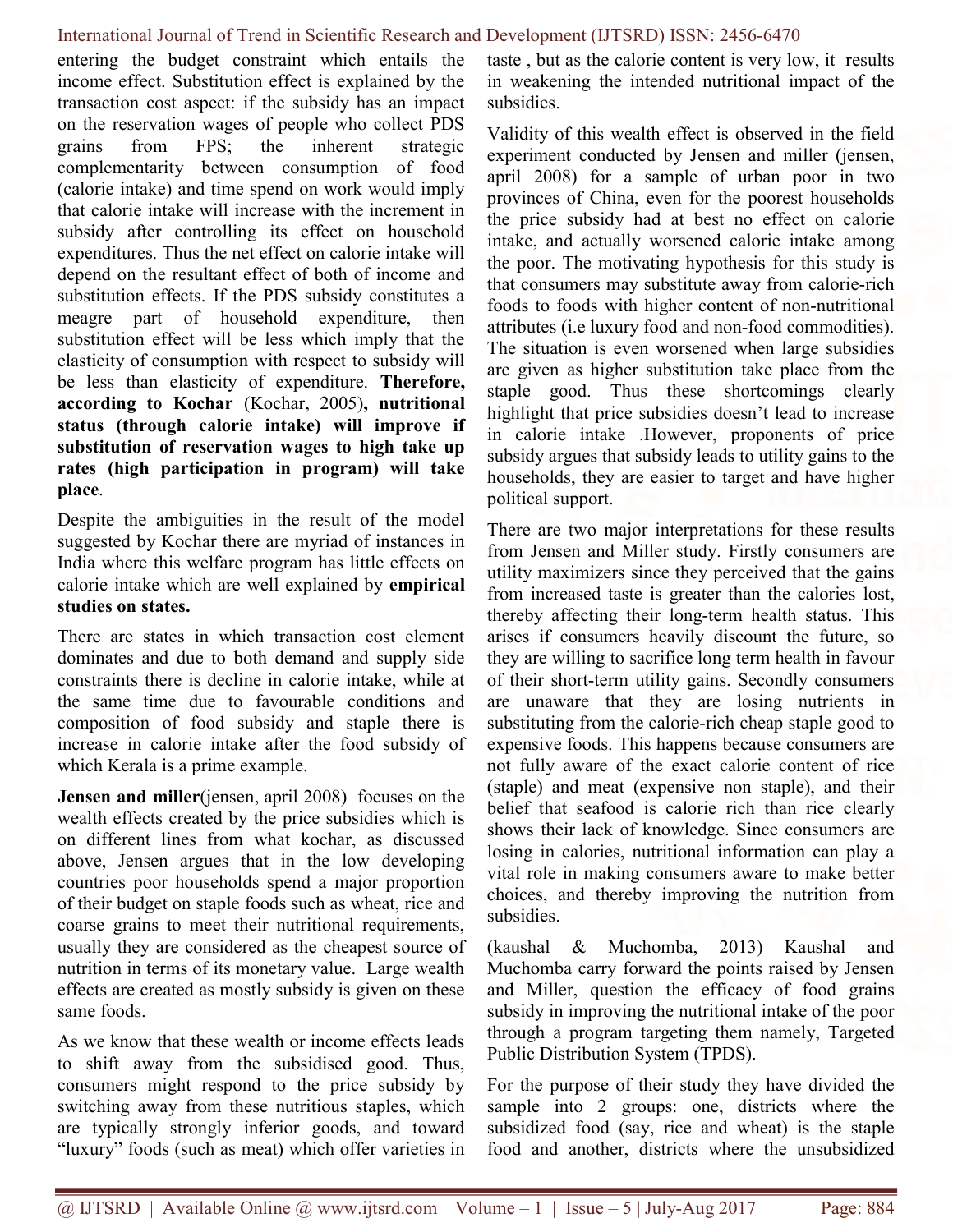food is the staple food (say, coarse grains). The following figure will explain how a food price subsidy affects different consumers.





Figure (i) presents the indifference curves of 3 individuals in period t given by  $U_1$ ,  $U_2$  and  $U_3$ . Consumer 1, who is consuming more than  $x_0$  in the initial period, will experience only income effect since he will move to CD portion with the subsidy program. Consumer 2 could have a new equilibrium at either the AC or CD segment. Consumer 3 in the segment AF will move to point on AC after the subsidy. Considering X is rice and wheat; and Y is coarse grain, we observe from the figure above that in district where rice and wheat is a staple food, providing subsidy in rice and wheat will only have income effect with the market price as the marginal price faced by the consumers. In the districts with coarse grains as staple food the subsidy will have a substitution effect and the households will face the subsidized price as the marginal price and this will result in consumption towards more expensive source of calories. But this gives little insights into the impact of TPDS on nutritional status. The result derived from this study is that the food price subsidy program not only fails to improve nutrition(jensen, april 2008) but also changes the consumption patterns among the households which is an unintended and undesirable effect of the policy through its impact on agricultural market. Households are consciously willing to trade large amount of calories for other food characteristics and non-food. The findings from this study also imply that the massive allocation of resources planned under the Right to Food Program in India is not likely to reduce undernourishment. The subsidy also has a positive effect on the consumption of other different food groups even if the subsidy is provided on cereals only. A household's improvement in dietary nutrient intake from such program finally depends on intra family distribution. For example, according to Kennedy (1983), in Mexico where subsidy in milk was provided only to the children, the program resulted in increment of calories intake for the children coming from milk, but total calorie consumption by the children increased less than household consumption.

(Ravallion, 1990)showed that the calorie response to income is higher for the lowest income households than for the household with average income level. (Anand & Ravallion, 1993)demonstrate that the real income growth from subsidy program facilitates access to health and education services which may contribute in reducing secondary malnutrition.

 Effect of subsidy on nutrition depends on the different stages of development of the recipient household, for instance, poor households in Chattisgarh responded to a food grains subsidy by substituting towards pulses which is a cheaper source of nutrition than meat. However if households were richer and pulses constituted a large portion of their diet then their consumption pattern will be different. Their consumption would shift towards meat and nonfood goods decreasing their calorie intake reducing the overall nutritional status (Krishnamurthy, Pathania, & Tandon, 2014).

Therefore according to Miller and Kaushal; giving subsidy will not only decrease calorie intake due to income effect but will also change the consumption pattern towards more expensive source of calories which can be a potential reason for the failure of the food subsidy program in India.

Henceforth this paper will try to observe experiences from other countries to see if there is any scope of improvement in the food subsidy programs in India.

#### EMPIRICAL EVIDENCE FROM OTHER **COUNTRIES**

Despite the results of theoretical models and bad performance of PDS program in India empirically it has been seen that price subsidy program can be successful in improving the nutritional status of the households if appropriate conditions are met.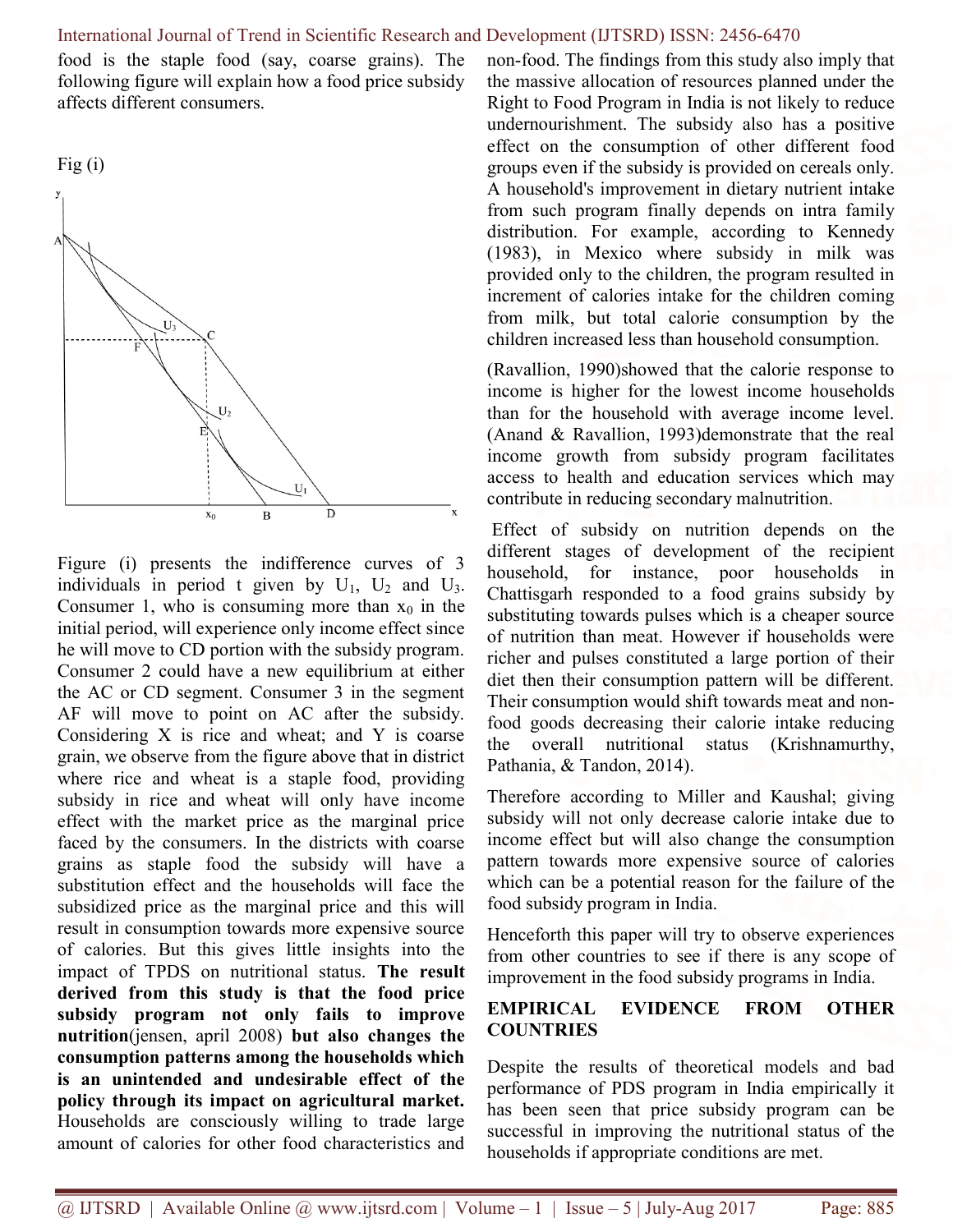Philippines faced a widespread problem of malnutrition in the country,(Marito Garcia, August 1987) Pilot subsidy scheme was introduced in three provinces for a period of 12 months in the country in 1983, price of two calorie rich foods, rice and edible oil were subsidised. Another important component of the scheme is nutrition education which was targeted to change the behaviour of beneficiaries related to food consumption, firstly, to encourage optimal use, to ensure that food consumption and make people aware of the nutritional benefits realized from the rice and cooking oil subsidy; and secondly to help in improving child feeding practices simultaneously. Outreach was high, mothers, being the primary recipients of the nutrition education scheme, regularly attended classes. Participation rate was as high as 90%. A randomized control trial was done in which the scheme was made available to half of 14 villages selected where the incidences of malnutrition and poverty was very high and other half acted as a control population. The sample which was chosen for giving subsidy, a coded, non-transferable card, and ration card was issued to each household which showed the monthly quota based on the household size. The retail distribution outlets chosen to supply the subsidised food items were the neighbourhood variety stores (called *sari-sari* stores) usually located within each village. It is cost effective in a way that no separate shops need to be constructed for distribution. To evaluate the effectiveness of the scheme, a comparative as well as multivariate analysis was done which showed that the impact of this pilot price subsidy scheme on household food expenditures and nutrition intake was highly significant.

Scheme was successful, leading to increment of food consumption among participating households. Although the additional food items were asymmetrically distributed between adults and preschool children within the households, favouring preschoolers as they consumed more calories and showed improvement in their nutritional status. It led to a net increase in calories acquired by the sample households by 136- 138 calories per day, which is roughly seven percent of current calorie consumption, calorie consumed by pre-schoolers also increased by 31 - 55 calories per child per day(Marito Garcia, August 1987). The effects of educating the households about nutrition were positive and significant for children but overall the impact at household level was weak. Major advantage of this subsidy scheme, it was cost effective as geographical targeting was done which uses the existing private sector retail outlets for the distribution of subsidized foods. Advantage of nutrition education is that it ensures that the households spend a major share of their additional income on food for the nutritiondeficient household members. Interaction effect of the nutrition education with food subsidies showed that information about nutrition is very much valuable in conjunction with increased food consumption. This information is useful in a developmental as well as in distributional context.

Food subsidy program of Egypt is one of the most crucial examples which improved nutritional status. According to (Richard H. Adams, 2000) it is possible to shield the household from malnutrition by providing subsidy to cheap and calorie-dense foods like coarse bread and coarse wheat flour. To tackle the problem of error of inclusion of non-needy people in subsidy program, Egypt followed self-targeting. Program was designed to benefit the intended beneficiaries; subsidy was given on inferior food items which were consumed mostly by poor people who are needy one. This finding was consistent for the case of subsidy in Egypt as coarse baladi bread was a dominant component of food subsidy which was consumed majorly by poorest people both in absolute and relative manner which signifies the property of inferior good. Thus, giving subsidy to these inferior goods resulted in self-selection thus increasing the intended benefits of the scheme. Therefore looking at the international experience, revamp of distribution system in India can be done to improve the nutritional status of intended beneficiaries.

Another potential approach towards increasing the calorie intake can be seen from the models of Kochar and Miller, if the substitution effect explained as high participation rate in the PDS program is greater than the income effects which lead to decrease in calorie intake as Miller argued then calorie intake will improve. Implicitly Kochar arguments are based on the take up rates which elucidates that high take up rates can result in improvement in nutritional status. A program can be designed so that subsidy is given in calorie rich staple food, so that the effect of high participation rate overcomes the negative impact of income effect explained by Miller.